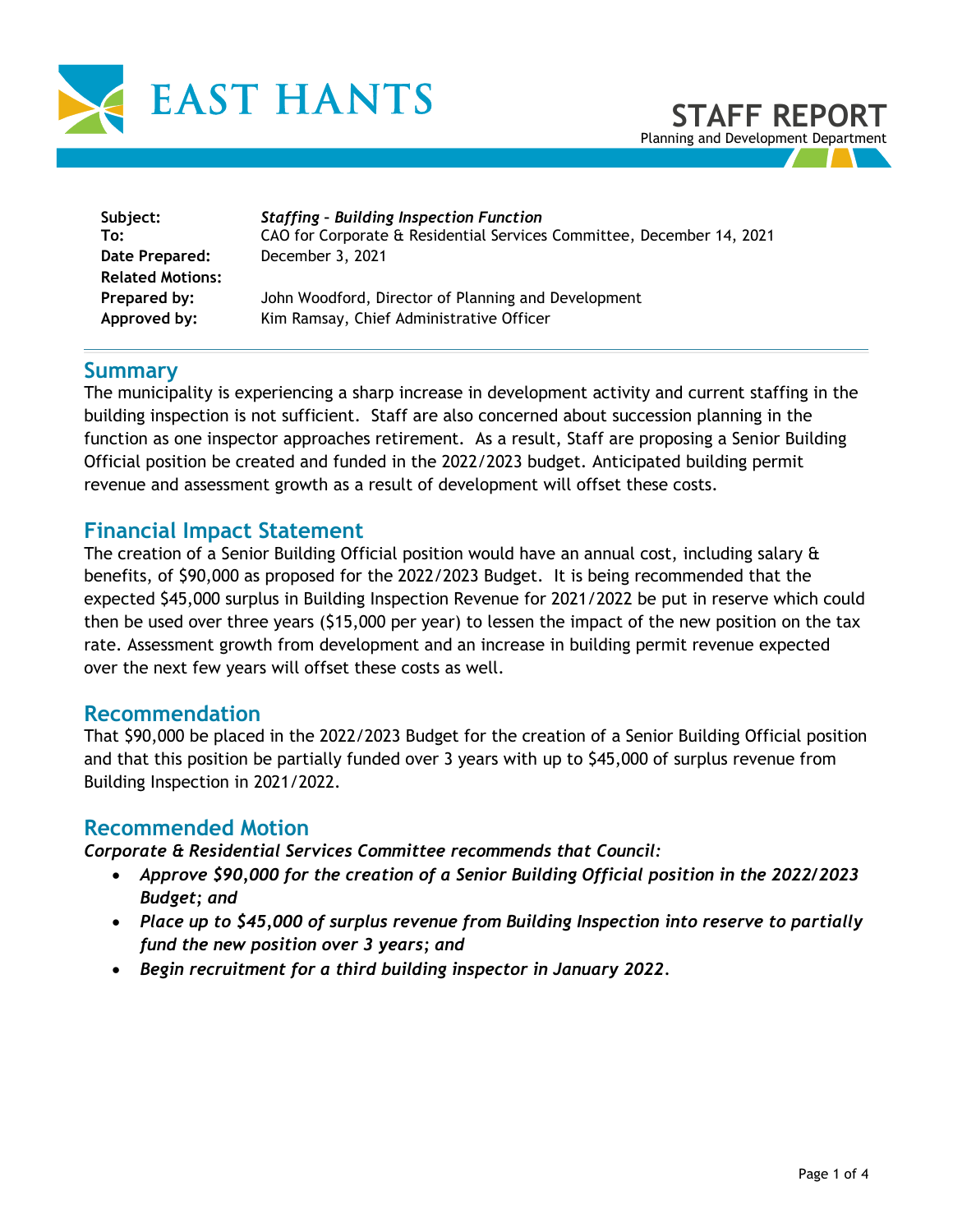# **Background**

Historically the municipality has issued between 250-300 building permits and conducted 900-1000 field inspections per year. This level of activity has kept two full-time building officials fully occupied. At times, the municipal fire inspector is also engaged for permits and inspections to maintain service levels.

Recently, the municipality has seen a sharp increase in development activity with permits up 50% over the five-year average, inspections up 52%, new dwelling units up 176% and the value of construction up 179% over this time period as shown in the table below.

|                                              | Permits | Inspections | New Units | New Lots | Const Value |  |
|----------------------------------------------|---------|-------------|-----------|----------|-------------|--|
| 2016                                         | 214     | 830         | 134       | 85       | 28,792,202  |  |
| 2017                                         | 259     | 893         | 99        | 82       | 35,718,350  |  |
| 2018                                         | 220     | 921         | 130       | 14       | 28,976,417  |  |
| 2019                                         | 233     | 956         | 135       | 67       | 31,704,471  |  |
| 2020                                         | 272     | 929         | 141       | 137      | 33,073,780  |  |
| 2021                                         | 359     | 1374        | 353       | 259      | 88,375,860  |  |
| Data for 11 month period (Jan-Nov) each year |         |             |           |          |             |  |

Given that the large developments recently approved by Council in Lantz (i.e., Kiln Creek & Wickwire Station) are now just getting underway, in addition to a general increase in development across the municipality, it is anticipated that building inspection activity will continue at a high rate for a number of years.

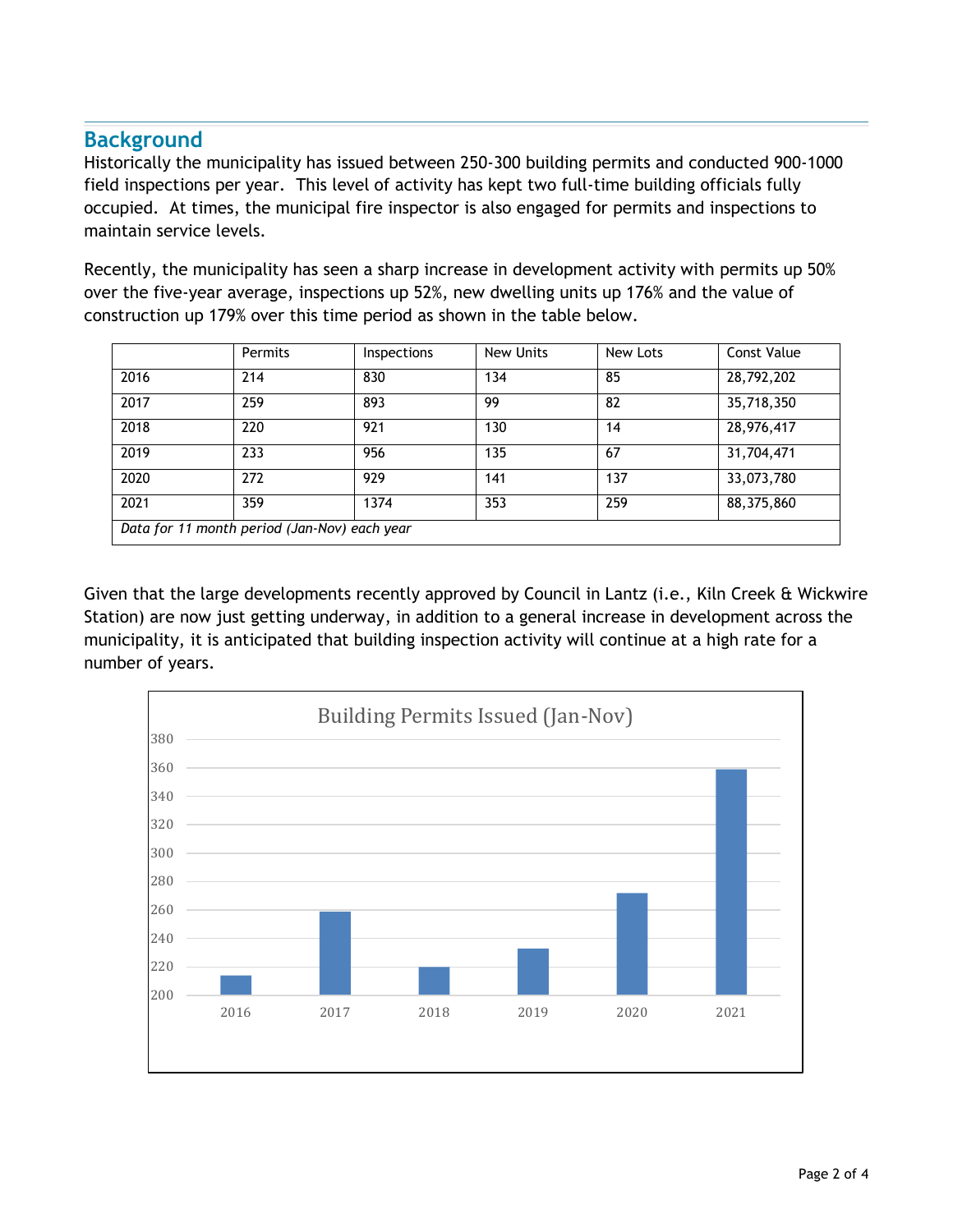

Planning staff are also in constant contact with the development industry and are aware that there is continuing strong developer interest in East Hants with a number of projects in the subdivision, site plan approval, planning application or pre-application stage.

A useful leading indicator for future building inspection work is subdivision approvals as lots have to be created before houses are built on them. New approved lots have increased 236% over the fiveyear average indicating that the high rate of building inspection activity will continue.



The increase in permits and inspections is causing an impact in several areas within the division:

• Inability to follow up on stale permits